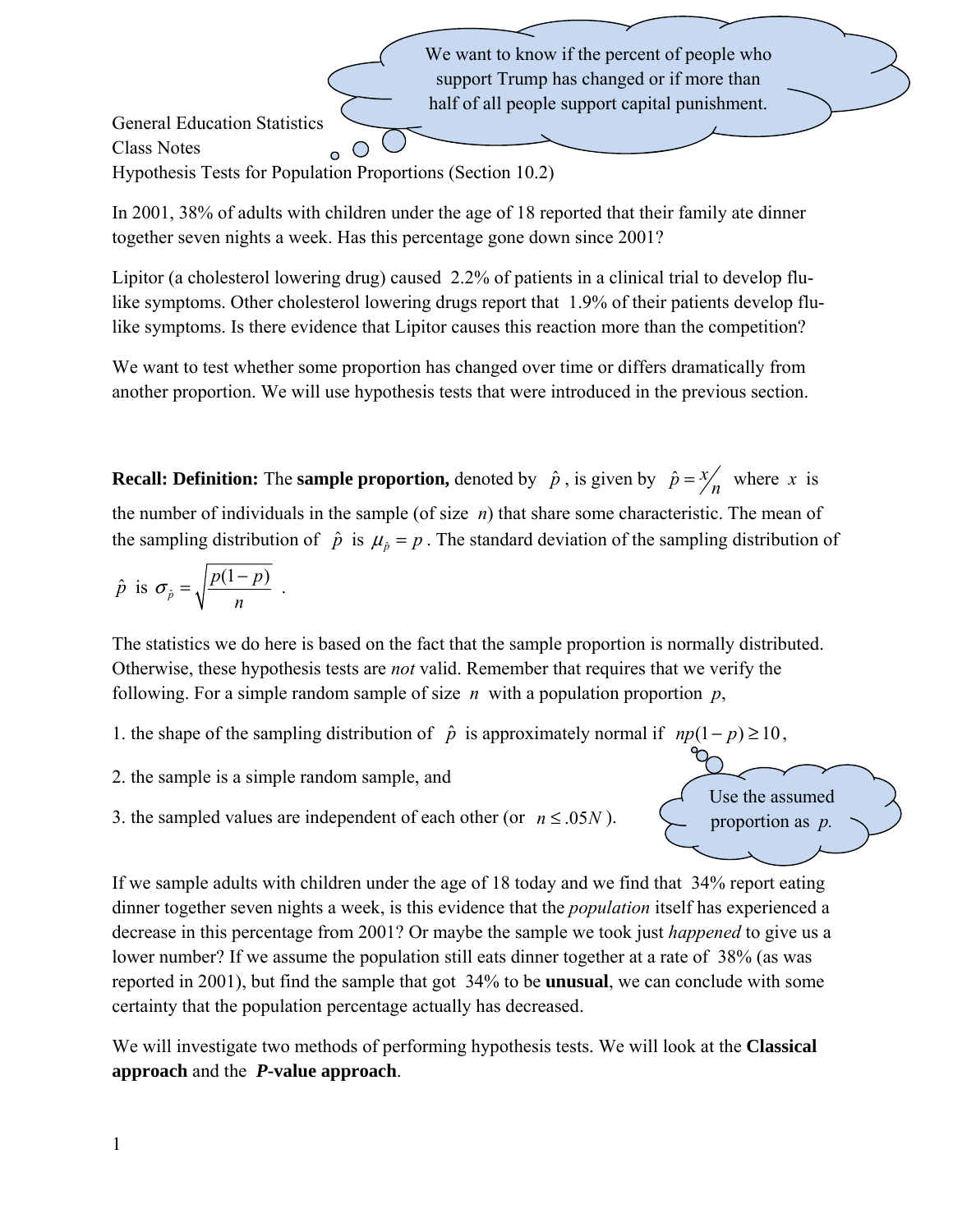**Definition: Statistically significant:** When observed results are unlikely under the assumption that the null hypothesis is true, we say the result is **statistically significant**. When results are found to be statistically significant, **we reject the null hypothesis**.

## **The Classical Approach:**

We will say that the sample evidence is statistically significant (or sufficient) if the sample proportion is too many standard deviations, say 2, away from the assumed population proportion.

expl 1: Let's take a closer look at the 2001 study of families eating habits. Assume the true population percentage is 38%. Does our (fictitious) sample of 300 adults that showed 34% mean that there is a decline in families eating together?

a.) First, determine the null and alternative hypotheses. Label them as  $H_0$  and  $H_1$ .

b.) Assume that the sample is a simple random sample and that the sample size is less than 5% of the population size. Also, verify that  $np(1-p) \ge 10$  by using  $n = 300$  and  $p = 0.38$ .

c.) Calculate 
$$
\sigma_{\hat{p}} = \sqrt{\frac{p(1-p)}{n}}
$$
 by using  $n = 300$  and  $p = .38$ . Also, we know that  $\mu_{\hat{p}} = p$ .

d.) Find the number of standard deviations below the mean that  $\hat{p} = 34\%$  is. In other words, find the *z*-score for  $\hat{p} = 0.34$ .



e.) We will say that the sample evidence is statistically significant if the sample proportion is two or more standard deviations away from the assumed population proportion. Complete the sentences by circling your choices.

We [reject *or* do not reject] the null hypothesis. We [do find *or* do not find] sufficient evidence that the true proportion of families who eat dinner together seven nights a week has decreased since 2001.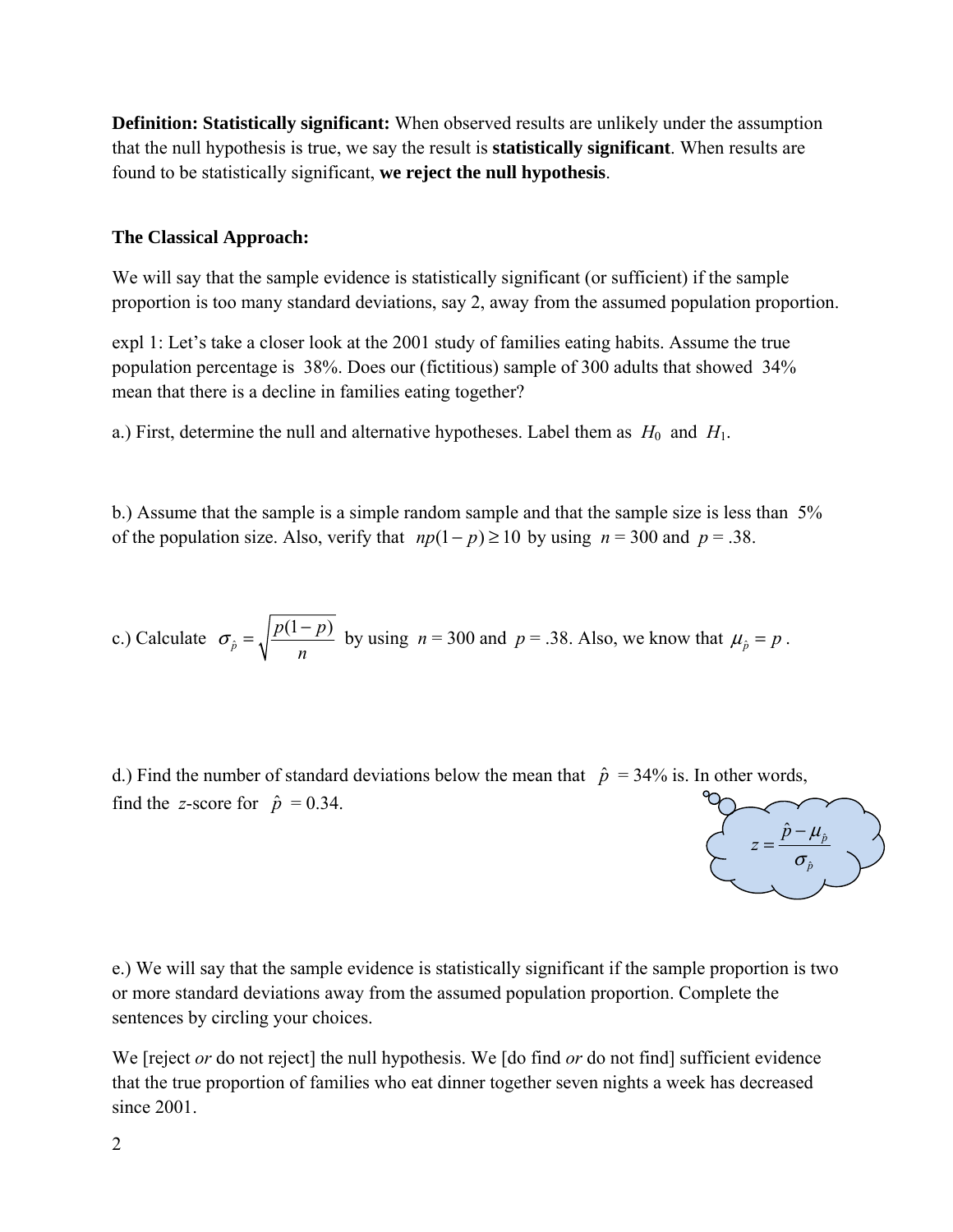expl 2: If the sample from the previous example had 700 respondents, the standard deviation would have been  $\sigma_{\hat{p}} = \sqrt{\frac{.38(1-.38)}{700}}$  $\sigma_{\hat{p}} = \sqrt{\frac{.38(1-.38)}{700}} = 0.018$ . Answer the questions that follow. a.) Recalculate the *z*-score under this condition.  $\bigcirc$  If the standard deviation gets smaller, what happens to the z-score?

b.) We will say that the sample evidence is statistically significant if the sample proportion is two or more standard deviations away from the assumed population proportion. Complete the sentences by circling your choices.

We [reject *or* do not reject] the null hypothesis. We [do find *or* do not find] sufficient evidence that the true proportion of families who eat dinner together seven nights a week has decreased since 2001.

## **What does this mean?:**

Again, given sample information that is *so* far from the assumed population information, we have two possible conclusions.

One is that our sample (being random) just *happened* to differ from the true population that much.

Or, and this is the one we latch onto, the sample reveals that the assumed population information is likely untrue. Remember, we do *not* conclude this without a shadow of a doubt. That is why we say "there is sufficient evidence to …"

Because the area to the left of 2 standard deviations under the normal curve is 0.0228, this procedure will cause us to make a Type I error 2.28% of the time.

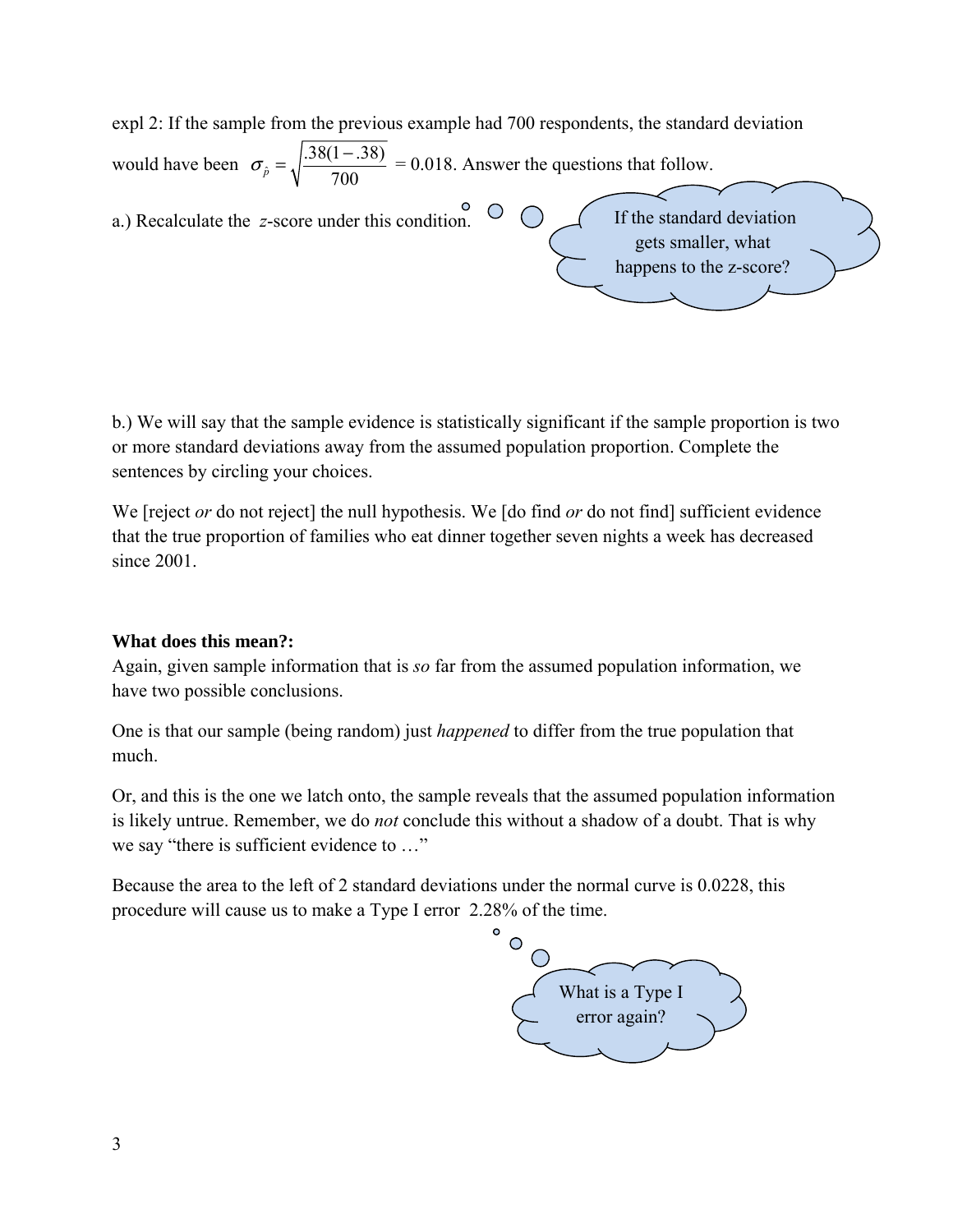



**Step 4:** Compare the critical value with the test statistic. If  $z_0$  is in the critical region, you reject the null hypothesis.

**Step 5:** State the conclusion.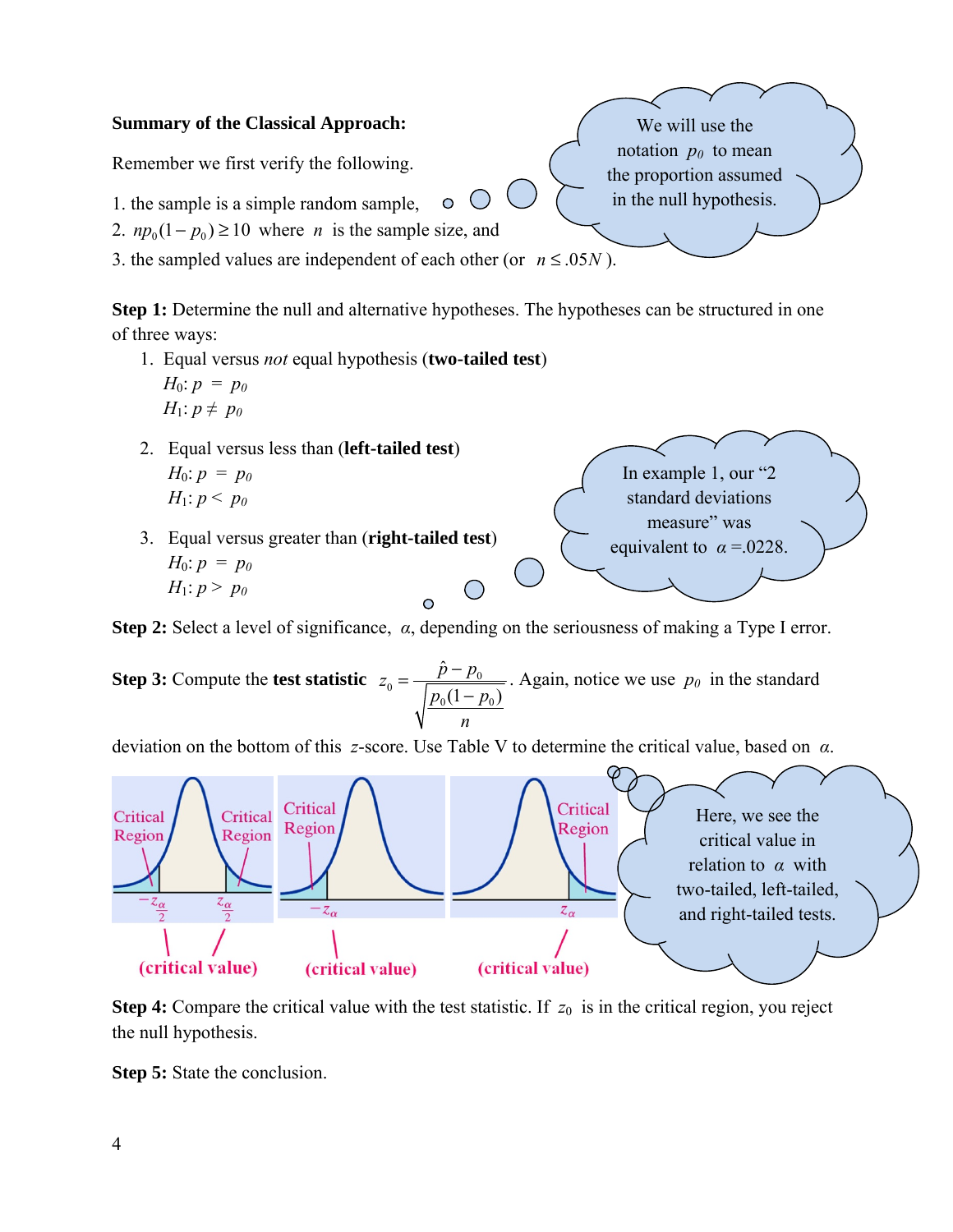expl 3: Perform this two-tailed test using the Classical Approach. Follow the steps outlined on the previous page. Also, draw normal curves for the distribution of  $\hat{p}$  and the standard normal distribution with the critical values and  $z_0$  labeled. Be sure to state your result in a sentence.

*H*<sub>0</sub>: 
$$
p = 0.9
$$
  
\n*H*<sub>1</sub>:  $p \neq 0.9$   
\n $n = 500; x = 440; \alpha = 0.05$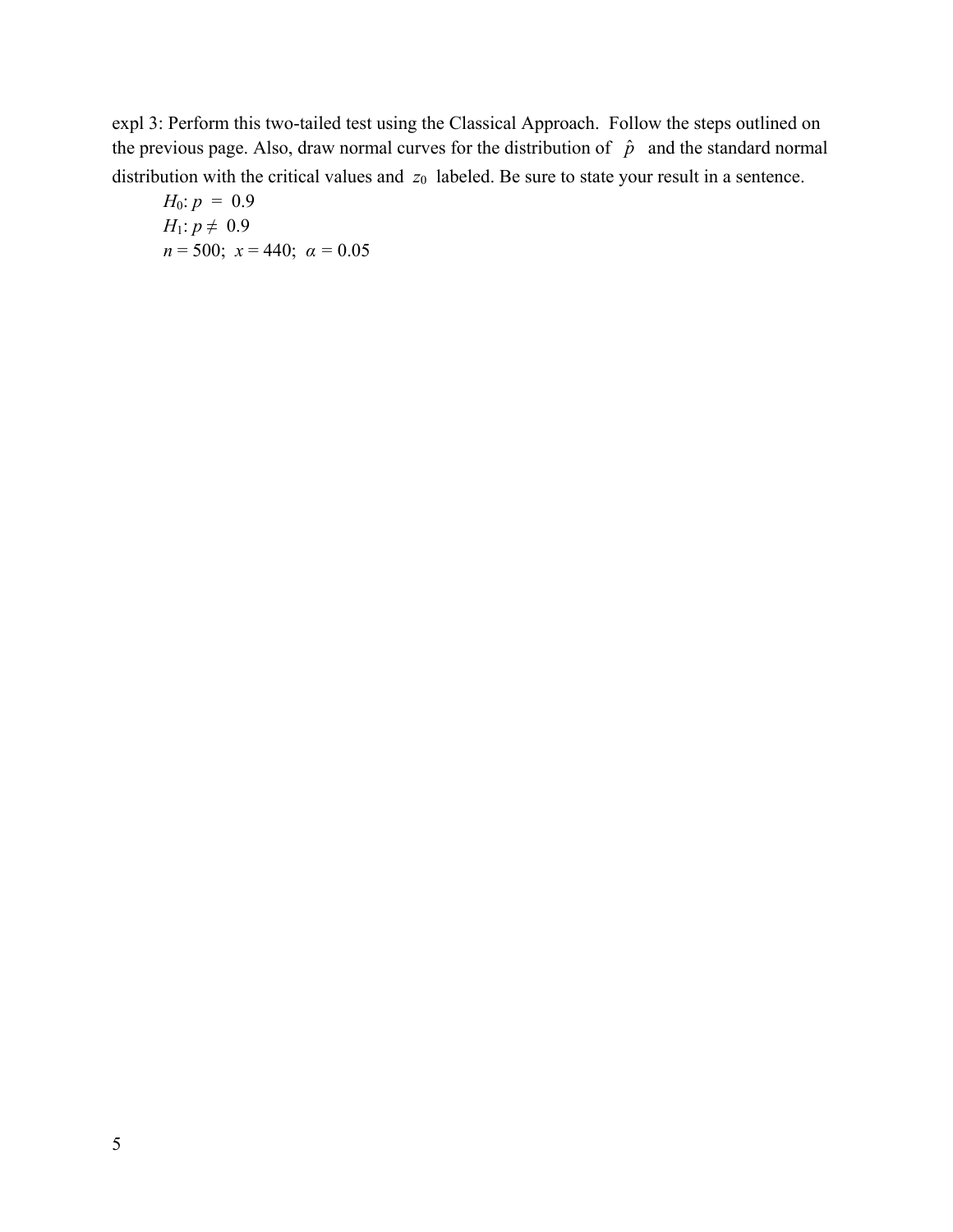## **The** *P***-value Approach:**

Here, we assume the statement in the null hypothesis is true and we find the probability of getting a sample statistic as extreme or more extreme than the one obtained. If this probability is small, **we reject the null hypothesis**.

**Definition:** A *P***-value** is the probability of observing a sample statistic as extreme or more extreme than the one observed under the assumption that the statement in the null hypothesis is true.

In practice, we compare this *P-***value** to the level of significance, *α*, discussed in the previous section, to see if it is "small".



**Step 1:** Determine the null and alternative hypotheses. The hypotheses can be structured in one of three ways:

- 1. Equal versus *not* equal hypothesis (**two-tailed test**) *H*<sub>0</sub>:  $p = p_0$ *H*<sub>1</sub>:  $p \neq p_0$
- 3. Equal versus less than (**left-tailed test**) *H*<sub>0</sub>:  $p = p_0$ *H*<sub>1</sub>:  $p < p_0$
- 4. Equal versus greater than (**right-tailed test**) *H*<sub>0</sub>:  $p = p_0$ *H*<sub>1</sub>:  $p > p_0$

**Step 2:** Select a level of significance, *α*, depending on the seriousness of making a Type I error.

**Steps 3 and 4 will differ (from the Classical Approach) when we use the** *P***-value Approach. Step 5 will be the same…**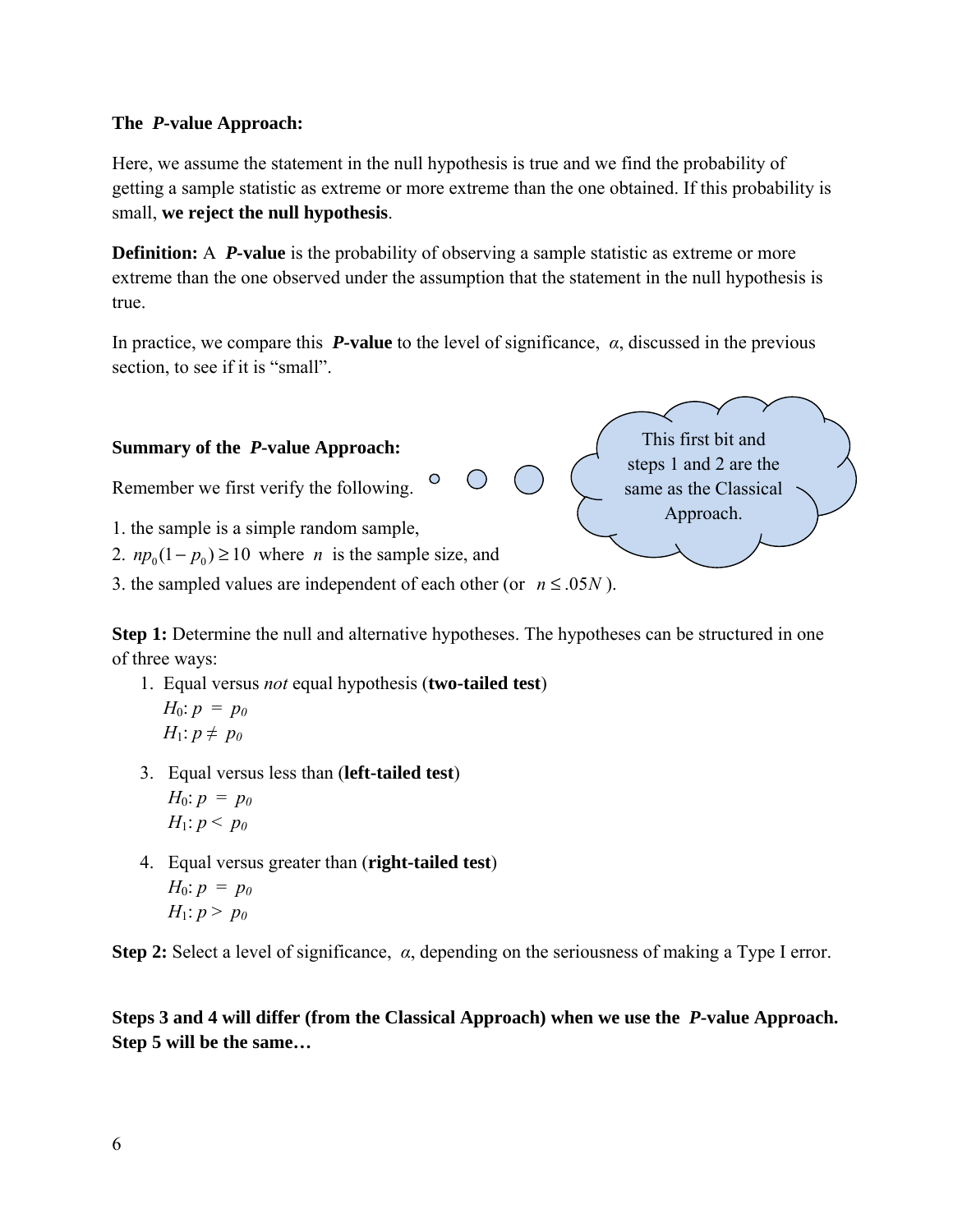**Step 3:** Compute the **test statistic**  $z_0 = \frac{P - P_0}{\sqrt{1 - P_0}}$  $0^{1}$   $P_0$  $\hat{v}$  $(1 - p_0)$  $z_0 = \frac{\hat{p} - p}{\sqrt{p^2 + p^2}}$  $p_0(1-p)$ *n*  $=\frac{\hat{p}-p_0}{\sqrt{p_0(1-p_0)}}$ . Again, notice we use  $p_0$  in the standard

deviation on the bottom of this *z*-score. Use Table V to determine the area to the left of *z*0. The *P*-value is then figured, taking these pictures into account.



You could use technology to find the *P*-value instead of looking it up on the table.

**Step 4:** If the *P*-value  $\lt \alpha$ , reject the null hypothesis.

**Step 5:** State the conclusion.

expl 4: Perform this two-tailed test (from example 3) using the *P*-value Approach. Follow the steps outlined above. Also, draw the normal curve for the standard normal distribution with  $z_0$ and the area that represents the *P*-value labeled. Be sure to state your result in a sentence.

*H*<sub>0</sub>:  $p = 0.9$ *H*<sub>1</sub>:  $p \neq 0.9$ *n* = 500; *x* = 440; *α =* 0.05